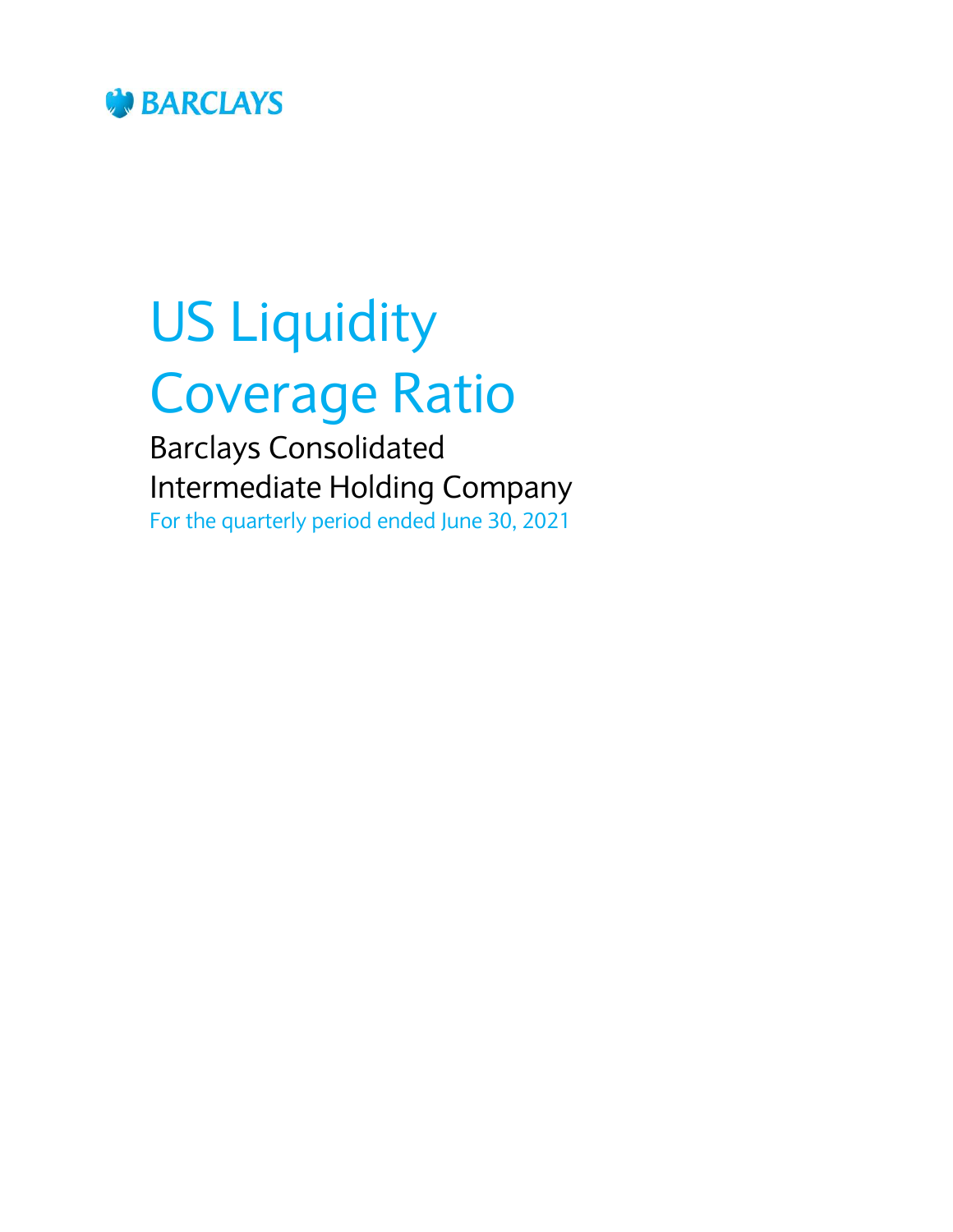#### **Contents**

| Overview                                |    |
|-----------------------------------------|----|
| US Liquidity Coverage Ratio             | 4  |
| <b>High Quality Liquid Assets</b>       |    |
| <b>Funding Sources</b>                  | 8  |
| <b>Currency and Derivative Exposure</b> | 9  |
| Liquidity Management                    | 9  |
| Note on forward-looking statements:     | 10 |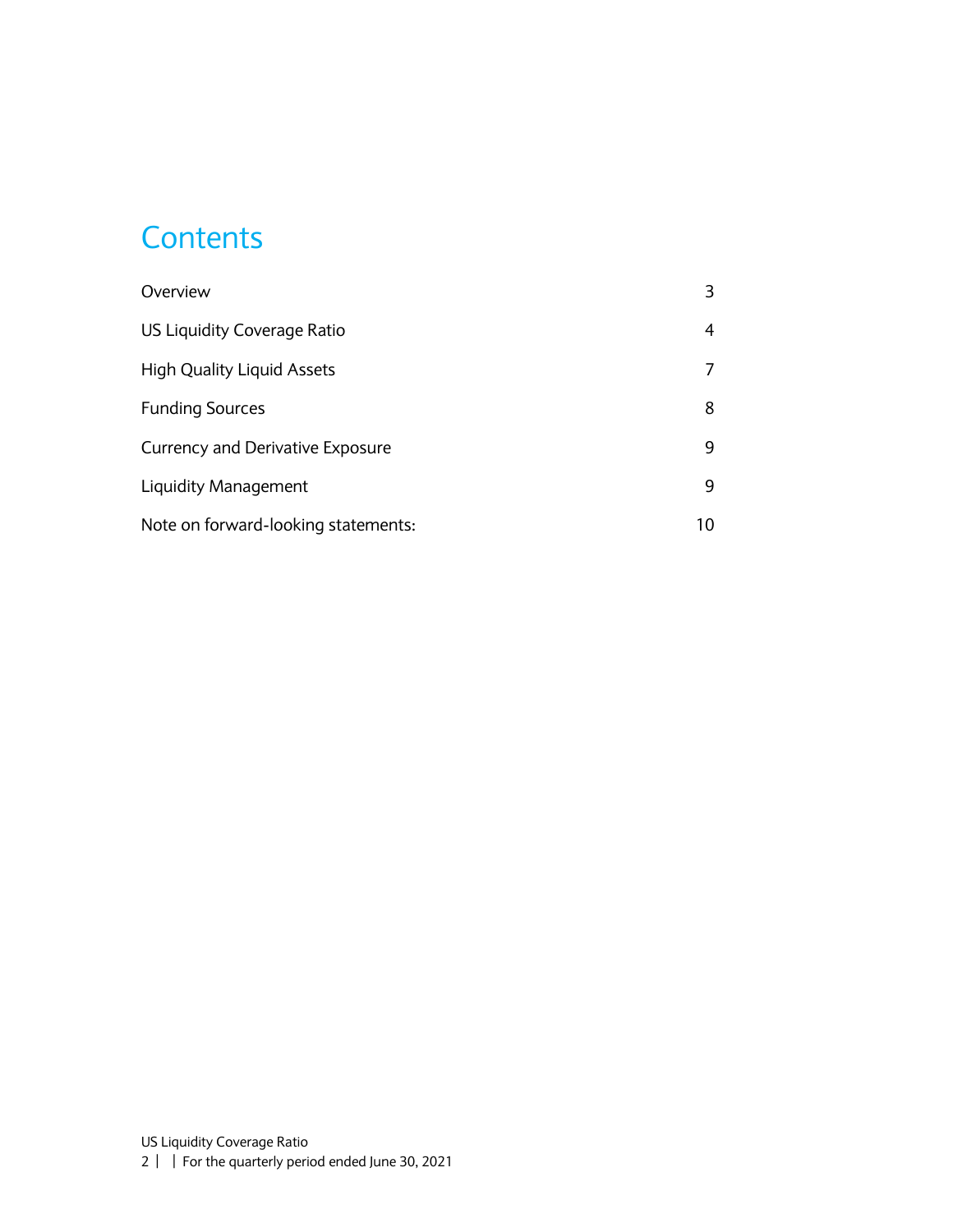#### <span id="page-2-0"></span>Overview

Barclays is a British universal bank. We are diversified by business, by different types of customer and client, and geography. Our businesses include consumer banking and payments operations around the world, as well as a top-tier, full service, global corporate and investment bank, all of which are supported by our service company which provides technology, operations and functional services across the Group. For further information about Barclays, please visit our website home.barclays.

Barclays' US subsidiaries and non-branch businesses are organized under an Intermediate Holding Company (IHC), Barclays US LLC (BUSLLC), in order to meet the legal requirements established by Regulation YY of the Board of Governors of the Federal Reserve System (the Board). The IHC became operational on July 1, 2016 and its key operating subsidiaries include Barclays Capital Inc. (BCI) and Barclays Bank Delaware (BBDE). Barclays Group US Inc. (BGUS) is a bank holding company that holds substantially all of the IHC's subsidiaries. BCI is our Securities and Exchange Commission (SEC) registered securities broker-dealer and Commodity Futures Trading Commission (CFTC) registered Futures Commission Merchant (FCM), and operates key investment banking and capital markets businesses within Barclays' Corporate and Investment Bank Business Offering. BBDE is our US Insured Depository Institution (IDI) regulated by the FDIC, and operates our US Consumer Bank business within Barclays' Cards and Payments business offering.

The IHC has been subject to the US Liquidity Coverage Ratio (LCR) minimum requirement of 100% as of April 1, 2017. In October 2019, the Board, the Office of the Comptroller of the Currency (OCC), and the Federal Deposit Insurance Corporation (FDIC) (collectively, the US Bank Regulators) finalized rules that provide for tailored application of certain capital, liquidity and stress testing requirements across different categories of banking institutions ("Tailoring Rule"). As a Category III IHC with total weighted Short Term Wholesale Funding of less than \$75bn, Barclays' IHC is eligible for a lower minimum LCR net cash outflow requirement of 85%. The IHC LCR for Q2 is reported based on an 85% net cash outflow requirement.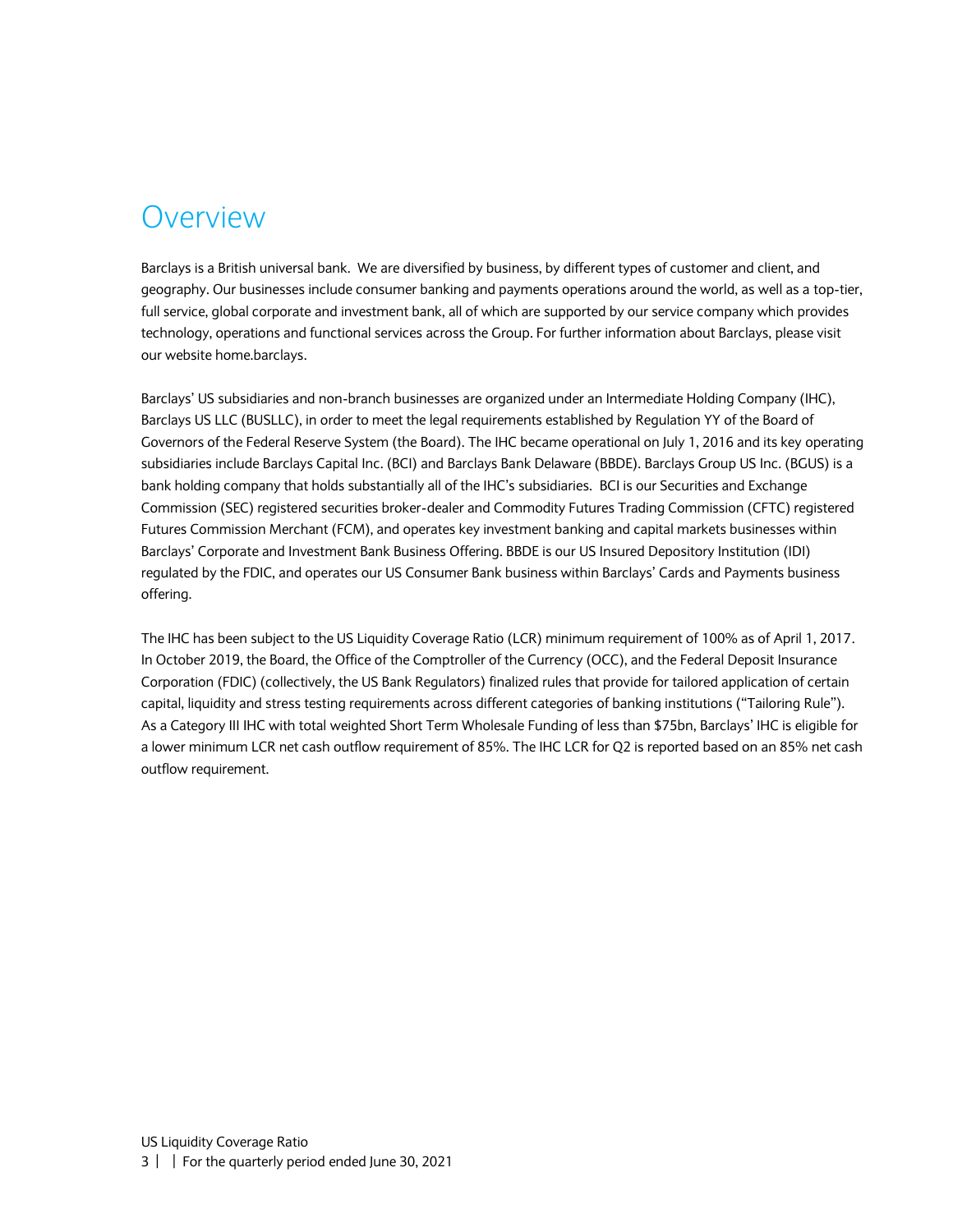# <span id="page-3-0"></span>US Liquidity Coverage Ratio

The LCR is a quantitative liquidity requirement implemented by the US Bank Regulators. It requires each subject company to maintain high-quality liquid assets (HQLA) sufficient to meet its projected total net cash outflows over a 30 calendarday period of significant stress. The calculation of projected total net cash outflows for the LCR is also required to incorporate the difference between the peak day and 30-day cumulative net cash outflow, or a maturity mismatch addon. The LCR is calculated by dividing HQLA by the total net cash outflows<sup>1</sup>, with a regulatory minimum ratio requirement of 100%.

The HQLA is comprised of Level 1, 2A, and 2B Assets with associated haircuts that are prescribed by the US Bank Regulators. Level 1 Assets include Central Bank reserves, US Treasuries, Agencies, and some Sovereigns and are not subject to a haircut. Level 2A Assets include debt guaranteed by a U.S. government sponsored entity, as well as other Sovereigns, and have a 15% haircut. Level 2B Assets receive a 50% haircut and encompass investment grade debt and Russell 1000 equities. Level 2A and 2B Assets may not comprise more than 40% of the entire buffer, and Level 2B Assets may not comprise more than 15% of the entire buffer. The assets in the buffer must be unencumbered and under Barclays Treasury control. Furthermore, under the LCR rule, the excess amount of HQLA held by BBDE as an IDI subsidiary subject to a minimum LCR requirement is not transferrable to non-bank affiliates and must be excluded from the consolidated IHC's HQLA.

| <b>IHC LCR (\$millions)</b>              |                          |
|------------------------------------------|--------------------------|
|                                          | <b>Quarterly Average</b> |
|                                          | <b>Weighted Amount</b>   |
|                                          | as of June 30, 2021      |
| HQLA                                     | 17,199                   |
| Net cash outflows<br>(calculated at 85%) | 7,788                    |
| I CR                                     | 222%2                    |

The table below summarizes the primary categories of net cash outflows in the LCR calculation. Inflow and outflow products are prescribed per the LCR mapping, and are attributed with explicit weightings largely based on underlying asset quality and counterparty information. Inflows are capped at 75% of total cash outflows. Additionally, secured

1

<sup>1</sup> Barclays IHC qualifies as a Category III institution under the Tailoring Rule, subject to a reduced net cash outflow requirement of 85%. Net cash outflows in this disclosure are reported at the 85% requirement.

<sup>&</sup>lt;sup>2</sup> The average of the liquidity coverage ratios as calculated under § 249.10(b) for the quarterly period as of June 30, 2021.

US Liquidity Coverage Ratio

<sup>4</sup> | | For the quarterly period ended June 30, 2021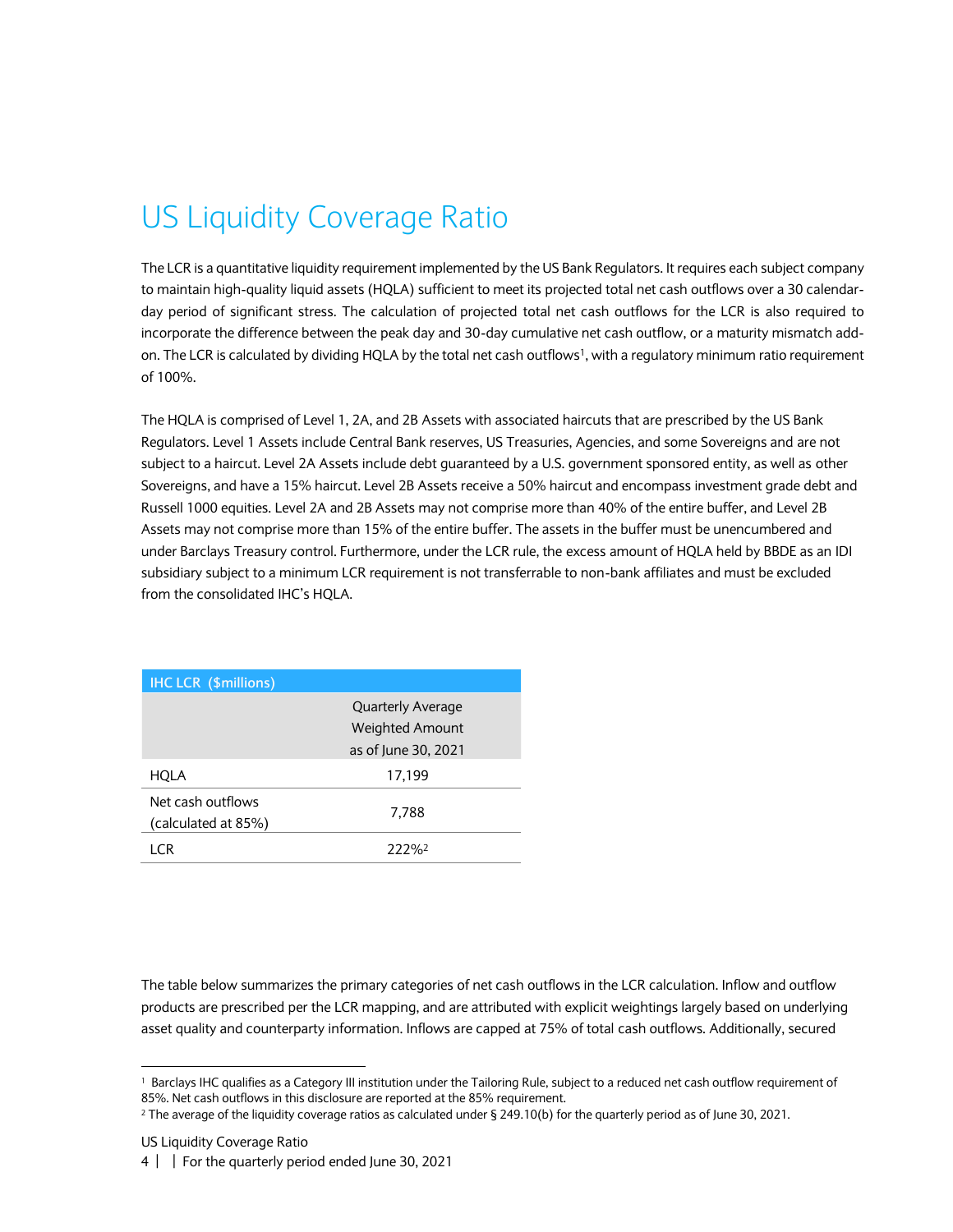lending transactions where the asset has been rehypothecated for greater than 30 days receive a 0% inflow weighting in the calculation.

| <b>LCR Weighting</b>   |         |       |                                                         |
|------------------------|---------|-------|---------------------------------------------------------|
| <b>Deposit Funding</b> | Minimum | 3%    | Stable deposits, fully insured by the FDIC              |
|                        | Maximum | 40%   | Partially insured, non-retail deposit, non-<br>brokered |
| Unsecured wholesale    | Minimum | 5%    | Operational deposits, fully insured by the FDIC         |
| <b>Funding</b>         |         |       |                                                         |
|                        | Maximum | 100%  | Financial, non-operational                              |
| Secured wholesale      | Minimum | $0\%$ | Secured by Level 1 liquid assets, including US          |
| funding/lending        |         |       | Treasuries, Agencies, and Sovereigns.                   |
|                        | Maximum | 100%  | Secured by Non-HQLA assets                              |

The Board has implemented public disclosure requirements for the LCR to promote market discipline by providing the public with comparable liquidity information about covered companies. The requirement to disclose applies to all depository institution holding companies and covered nonbank financial companies that are subject to the LCR. The disclosure requires a quantitative and qualitative summary on a quarterly basis.

The following table details the Consolidated Barclays IHC LCR for the quarterly period ended June 30, 2021.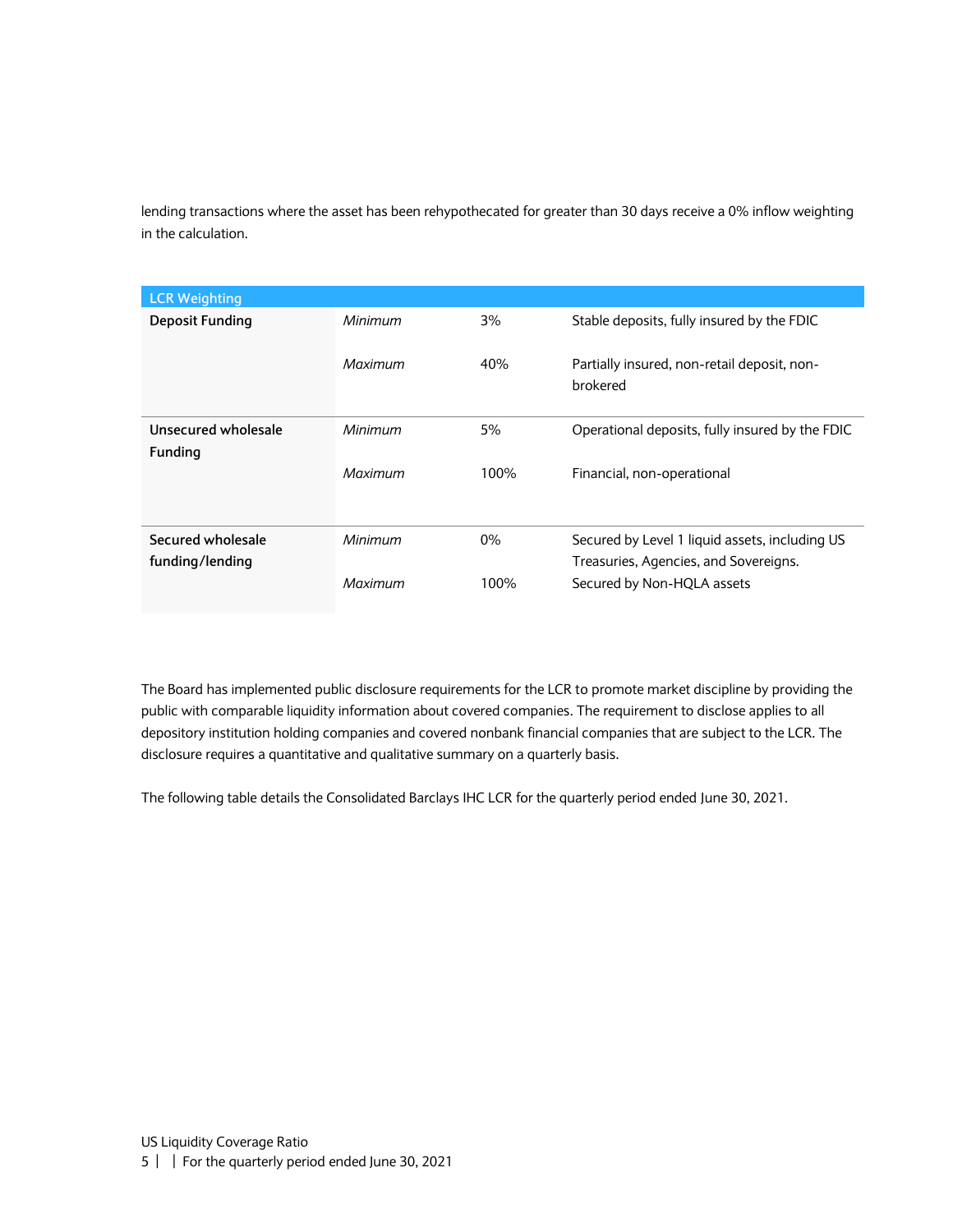|    | 2Q21 Liquidity Coverage Ratio Disclosure                                    |                                 |                                |
|----|-----------------------------------------------------------------------------|---------------------------------|--------------------------------|
|    | 3/31/2021 to 6/30/2021<br>In Millions of U.S Dollars                        | Average<br>Unweighted<br>Amount | Average<br>Weighted<br>Amount  |
|    | HIGH-QUALITY LIQUID ASSETS                                                  |                                 |                                |
| 1  | Total eligible high-quality liquid assets (HQLA), of which:                 | 17,636                          | 17,199                         |
| 2  | Eligible Level 1 liquid assets                                              | 17,625                          | 17,189                         |
| 3  | Eligible level 2A liquid assets                                             | 11                              | 10                             |
| 4  | Eligible level 2B liquid assets                                             | $\mathbf 0$                     | $\Omega$                       |
|    | <b>CASH OUTFLOW AMOUNTS</b>                                                 |                                 |                                |
| 5  | Deposit outflow from retail customers and counterparties, of which:         | 21,258                          | 2,867                          |
| 6  | Stable retail deposit outflow                                               | $\mathbf{0}$                    | $\mathbf{0}$                   |
| 7  | Other retail funding                                                        | 15,043                          | 1,504                          |
| 8  | Brokered deposit outflow                                                    | 6,215                           | 1,363                          |
| 9  | Unsecured wholesale funding outflow, of which:                              | 2,209                           | 2,158                          |
| 10 | Operational deposit outflow                                                 | $\mathbf{0}$                    | $\mathbf{0}$                   |
| 11 | Non-operational funding outflow (incl Wholesale free credits)               | 2,076                           | 2.024                          |
| 12 | Unsecured debt outflow                                                      | 134                             | 134                            |
| 13 | Secured wholesale funding and asset exchange outflow, of which:             | 125,013                         | 27,190                         |
| 14 | Additional outflow requirements, of which:                                  | 2,389                           | 995                            |
| 15 | Outflow related to derivative exposures and other collateral requirements   | 2,192                           | 798                            |
| 16 | Outflow related to credit and liquidity facilities including unconsolidated |                                 |                                |
|    | structured transactions and mortgage commitments                            | 197                             | 197                            |
| 17 | Other contractual funding obligation outflow                                | 39                              | 39                             |
| 18 | Other contingent funding obligations outflow                                | 0                               | 0                              |
| 19 | <b>TOTAL CASH OUTFLOW</b>                                                   | 150,908                         | 33,249                         |
|    | <b>CASH INFLOW AMOUNTS</b>                                                  |                                 |                                |
| 20 | Secured lending and asset exchange cash inflow                              | 137,180                         | 20,501                         |
| 21 | Retail cash inflow                                                          | 198                             | 99                             |
| 22 | Unsecured wholesale cash inflow                                             | 1,954                           | 1,954                          |
| 23 | Other cash inflows, of which:                                               | 2,532                           | 2,532                          |
| 24 | Net derivative cash inflow                                                  | 339                             | 339                            |
| 25 | Securities cash inflow                                                      | $\mathbf 0$                     | $\Omega$                       |
| 26 | Broker-dealer segregated account inflow                                     | 2,193                           | 2,193                          |
| 27 | Other cash inflow                                                           | $\Omega$                        | $\Omega$                       |
| 28 | <b>TOTAL CASH INFLOW</b>                                                    | 141,865                         | 25,087                         |
|    |                                                                             |                                 | Average<br>Amount <sup>1</sup> |
| 29 | <b>HQLA AMOUNT</b>                                                          |                                 | 17,199                         |
| 30 | TOTAL NET CASH OUTFLOW AMOUNT EXCLUDING THE MATURITY MISMATCH ADD-ON        |                                 | 8,594                          |
| 31 | <b>MATURITY MISMATCH ADD-ON</b>                                             |                                 | 567                            |
| 32 | TOTAL NET CASH OUTFLOW AMOUNT (calculated at 85%)                           |                                 | 7,788                          |
| 33 | LIQUIDITY COVERAGE RATIO (%)                                                |                                 | 222%                           |

<sup>1</sup> The amounts reported in this column may not equal the calculation of those amounts using component amounts reported in rows 1-28 due to technical factors such as the application of the level 2 liquid asset caps, the total inflow cap, and for depository institution holding companies subject to subpart G, the application of the modification to total net cash outflows.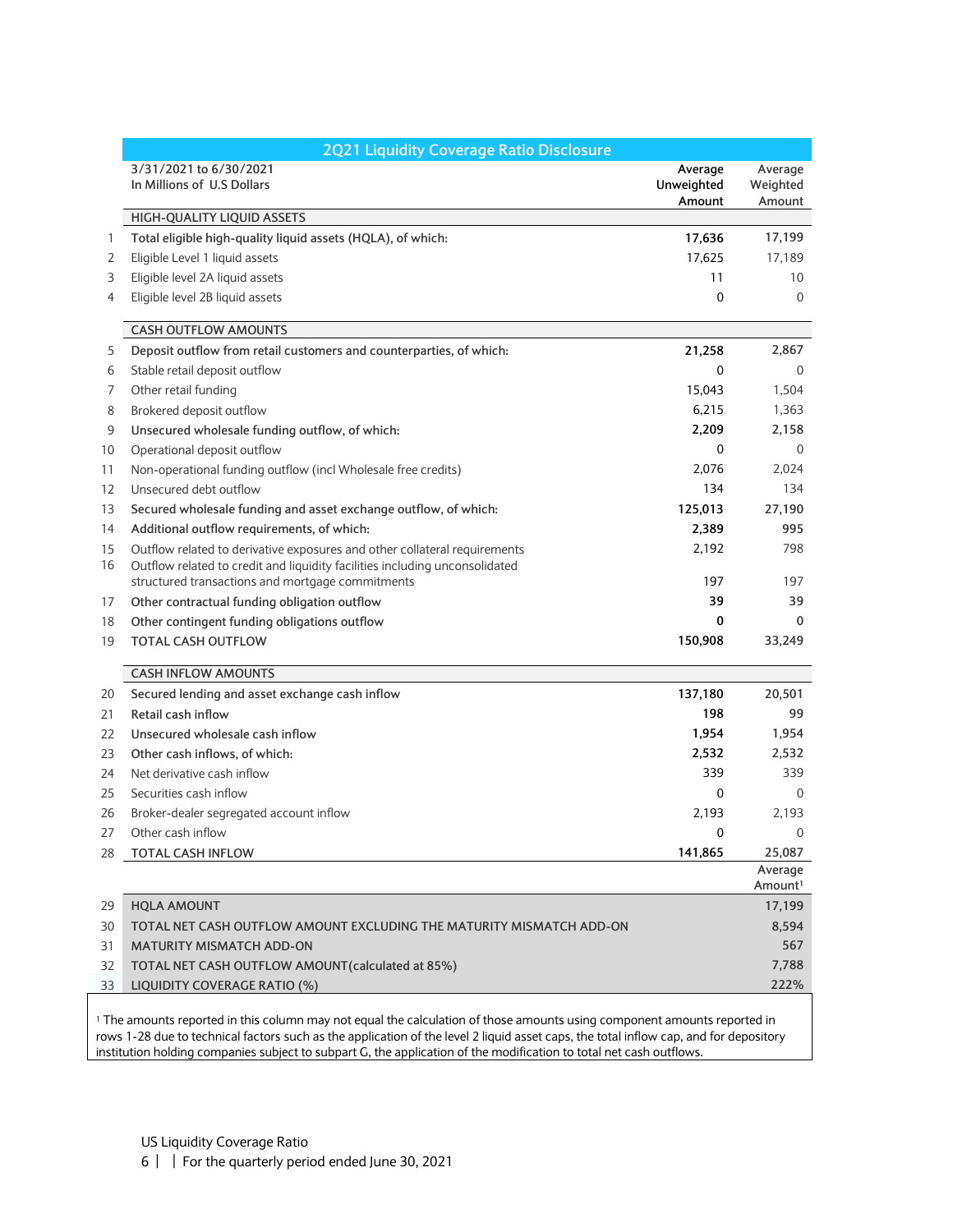Barclays IHC has consistently demonstrated a strong LCR since required to maintain a 100% minimum ratio, with a 2Q21 average of 222%. Secured financing in BCI is the primary driver of the IHC's LCR. The average 2Q21 secured financing stress is 73% of the IHC's total 100% weighted net cash outflows of \$9.2bn. HQLA has averaged \$17.2bn for the quarter, well above the minimum requirement with respect to the total net cash outflows calculated at 85%. BBDE can also contribute to volatility from deposits outflow and fluctuation in reserve balances. Because BBDE is an IDI subsidiary of the IHC with a minimum LCR requirement, surplus HQLA in excess of its standalone requirement is not transferable to non-bank affiliates and it is excluded from the IHC HQLA.

The 2Q21 average LCR of 222% increased 33% from the 1Q21 average of 189%. This is primarily driven by a decrease in net stress outflows from financing activities and increases in Level 1 HQLA assets. The average LCR will fluctuate from period to period due to changes in HQLA and ongoing business activity.

## <span id="page-6-0"></span>High Quality Liquid Assets

The IHC's average HQLA for 2Q21 is \$17.2bn, an increase of \$0.8bn from the prior quarter average of \$16.4bn. The composition of HQLA is mainly Level 1, as it includes US Treasury holdings in the bank's liquidity pool as well as central bank reserves. The stressed and notional balances are largely equivalent since Level 1 HQLA does not receive a haircut.

| HQLA (\$millions) |                                          |                                        |
|-------------------|------------------------------------------|----------------------------------------|
|                   | <b>Quarterly Average</b>                 | <b>Quarterly Average</b>               |
|                   | Unweighted Amount<br>as of June 30, 2021 | Weighted Amount<br>as of June 30, 2021 |
| Level 1           | 17,625                                   | 17,189                                 |
| Level 2A          | 11                                       | 10                                     |
| Level 2B          |                                          | -                                      |
| <b>Total HQLA</b> | 17,636                                   | 17,199                                 |

US Liquidity Coverage Ratio

7 | | For the quarterly period ended June 30, 2021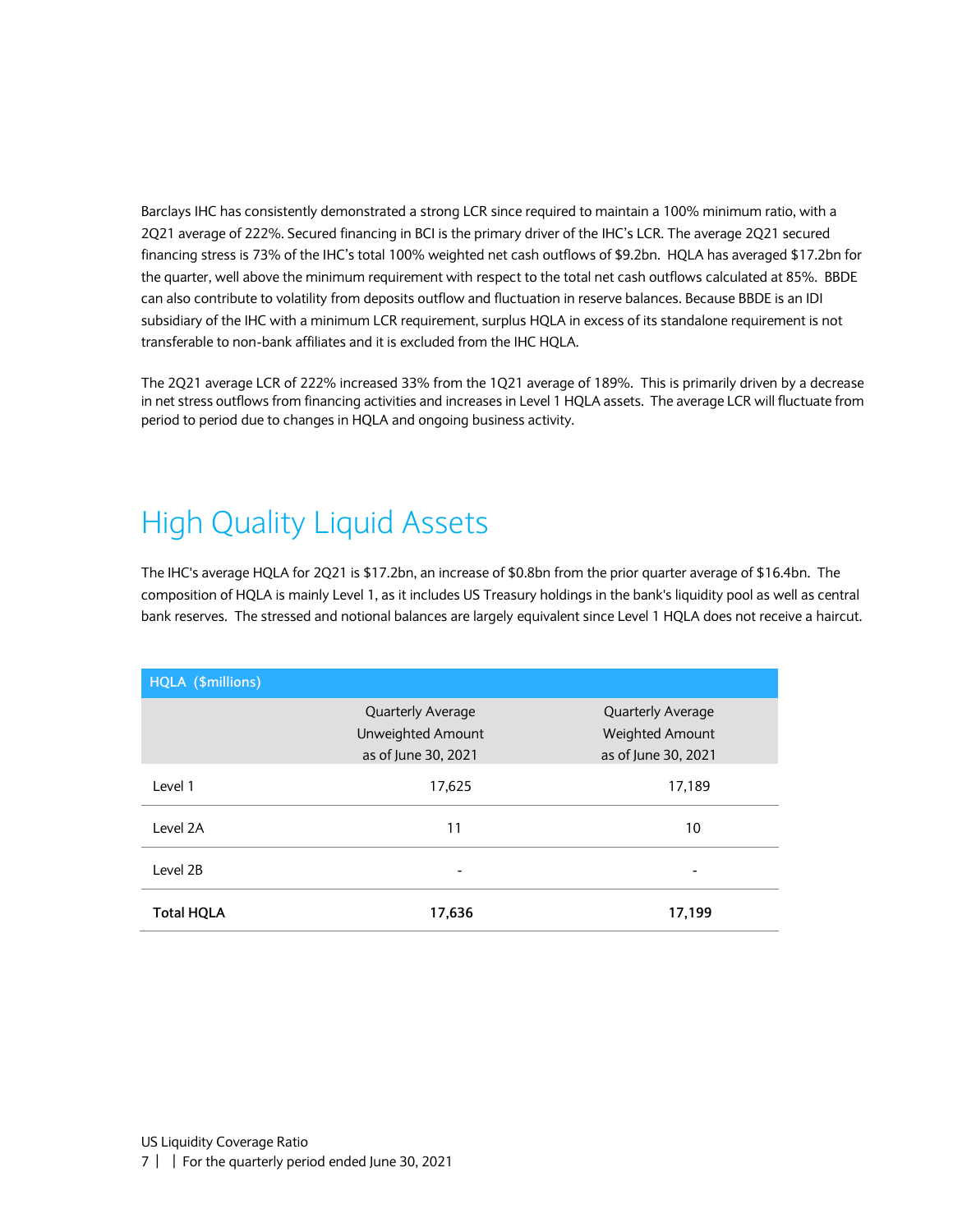# <span id="page-7-0"></span>Funding Sources

The IHC maintains a funding profile that is diversified across a range of funding types and tenors. The IHC closely manages its short and long term liquidity needs and risks in the normal course of business and under different stress scenarios. The primary sources of funding for the IHC are secured funding transactions, senior and subordinated unsecured debt, retail and brokered deposits, a credit card securitization program, and shareholders' equity. Secured funding transactions are mainly collateralized by HQLA securities. The primary usages of secured funding in the IHC are securities borrowing transactions and the funding of the firm's portfolio of investment securities.

Retail and brokered deposit products provide a stable source of funding for the IHC's credit card and consumer loan business operating in BBDE. Additional long-term funding for the bank entity is provided through a credit card securitization program.

Additional unsecured funding needs for the IHC are met through debt and equity issued to the IHC's parent, Barclays Bank PLC (BBPLC) and issuance of commercial paper by IHC's key operating subsidiary BCI. These sources are used to support the cash needs of the IHC's businesses and fund the IHC's liquidity buffer.

Potential liquidity risks associated with the IHC's sources of funding are monitored and mitigated by the IHC's HQLA liquidity buffer. These risks are managed as part of Barclays Liquidity Risk Appetite (LRA), which accounts for potential liquidity needs under a range of stress scenarios and over different time horizons.

| <b>Unsecured LCR Outflows and Inflows (\$millions)</b>                                             |                                                                             |                                                                          |  |
|----------------------------------------------------------------------------------------------------|-----------------------------------------------------------------------------|--------------------------------------------------------------------------|--|
| <b>Outflows</b>                                                                                    | <b>Quarterly Average</b><br><b>Unweighted Amount as</b><br>of June 30, 2021 | <b>Quarterly Average</b><br><b>Weighted Amount as</b><br>of June 30 2021 |  |
| Deposit outflow from retail customers and counterparties,                                          |                                                                             |                                                                          |  |
| of which:                                                                                          | 21,258                                                                      | 2,867                                                                    |  |
| Other retail funding outflow                                                                       | 15,043                                                                      | 1,504                                                                    |  |
| <b>Brokered deposit outflow</b>                                                                    | 6,215                                                                       | 1,363                                                                    |  |
| Unsecured wholesale funding outflow, of which:<br>Non-operational funding outflow (incl. Wholesale | 2,209                                                                       | 2,158                                                                    |  |
| free credits)                                                                                      | 2,076                                                                       | 2,024                                                                    |  |
| Unsecured debt outflow                                                                             | 134                                                                         | 134                                                                      |  |
| <b>Inflows</b>                                                                                     |                                                                             |                                                                          |  |
| Retail cash inflow                                                                                 | 198                                                                         | 99                                                                       |  |
| Unsecured wholesale cash inflow                                                                    | 1,954                                                                       | 1,954                                                                    |  |

US Liquidity Coverage Ratio

8 | | For the quarterly period ended June 30, 2021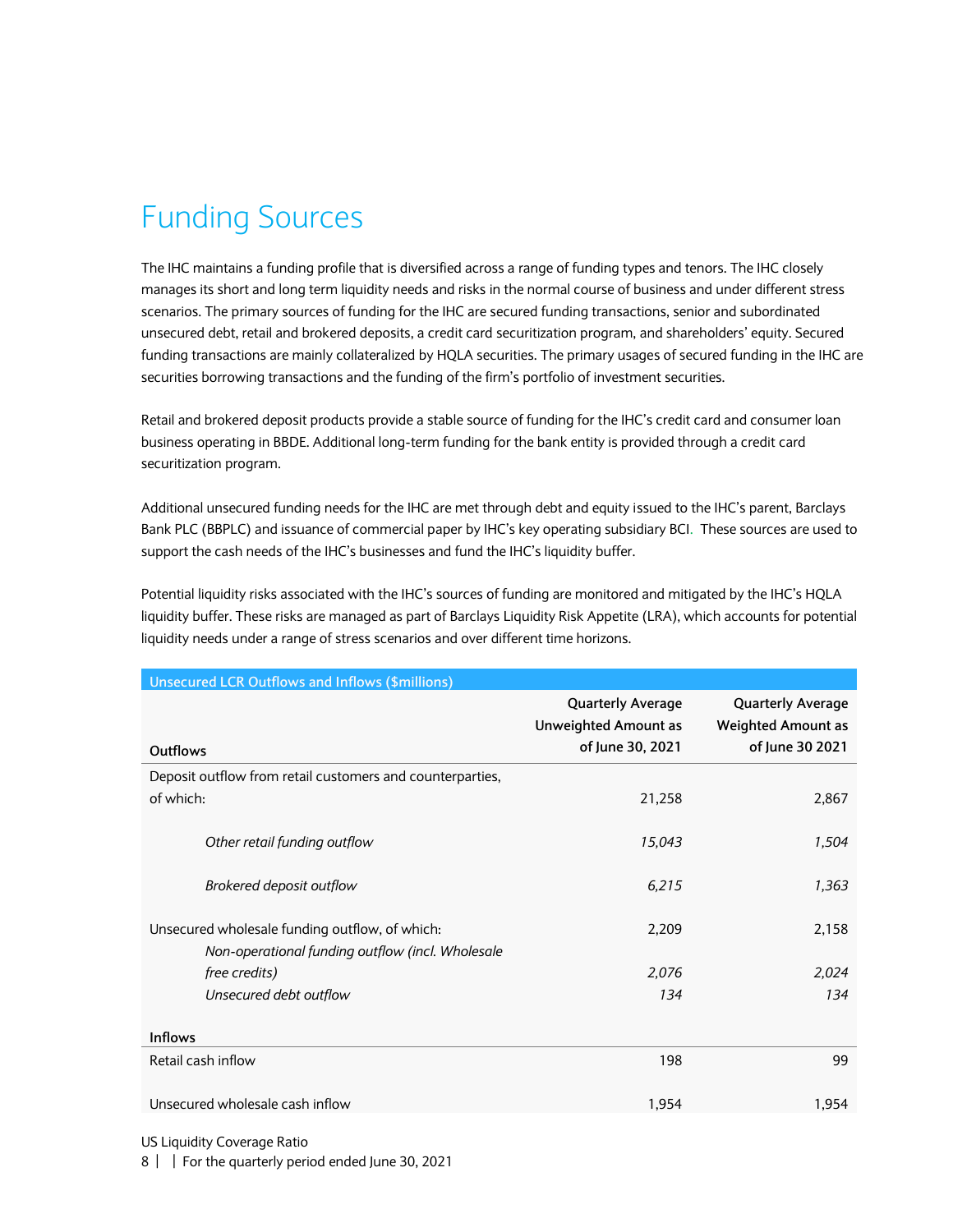#### <span id="page-8-0"></span>Currency and Derivative Exposure

The IHC has limited principal exposure to derivatives instruments, as a majority of principal derivatives are booked in entities outside of the IHC. BCI holds direct membership with multiple US clearinghouses and provides agency clearing services for OTC cleared derivatives and exchange traded derivatives, including US listed equity options. Collateral calls on BCI arise from initial and variation margin requirements calculated by the clearinghouses.

The US LCR is calculated and reported on a consolidated basis in a common currency, USD. The majority of assets and liabilities in the IHC are USD denominated, however currency exposure may arise when assets and liabilities are not matched in the same currency. When this occurs, Treasury rebalances these currencies as necessary.

#### <span id="page-8-1"></span>Liquidity Management

The efficient management of liquidity is essential to retain the confidence of the financial markets. LCR is an indicator of an entity's ability to meet liquidity needs over a 30-day period of significant liquidity stress. Barclays Treasury continuously monitors its internally developed stress tests as well as the LCR to maintain adherence to internal limits and external regulatory requirements.

Barclays' management of funding and liquidity in the US is bound by limits that support the LRA. The LRA is set by the board of Barclays in line with Barclays' Enterprise Risk Management Framework (ERMF). Treasury actively manages funding and liquidity within the limit framework, leveraging early warning indicators (EWIs), targets, and triggers to keep US-based legal entities, branches, and businesses within the established risk appetite.

The Treasury Risk function is an independent review function responsible for the governance of the liquidity risk mandate defined by the Barclays board. Barclays' comprehensive control framework for managing liquidity risk is designed to deliver the appropriate term and structure of funding consistent with the LRA.